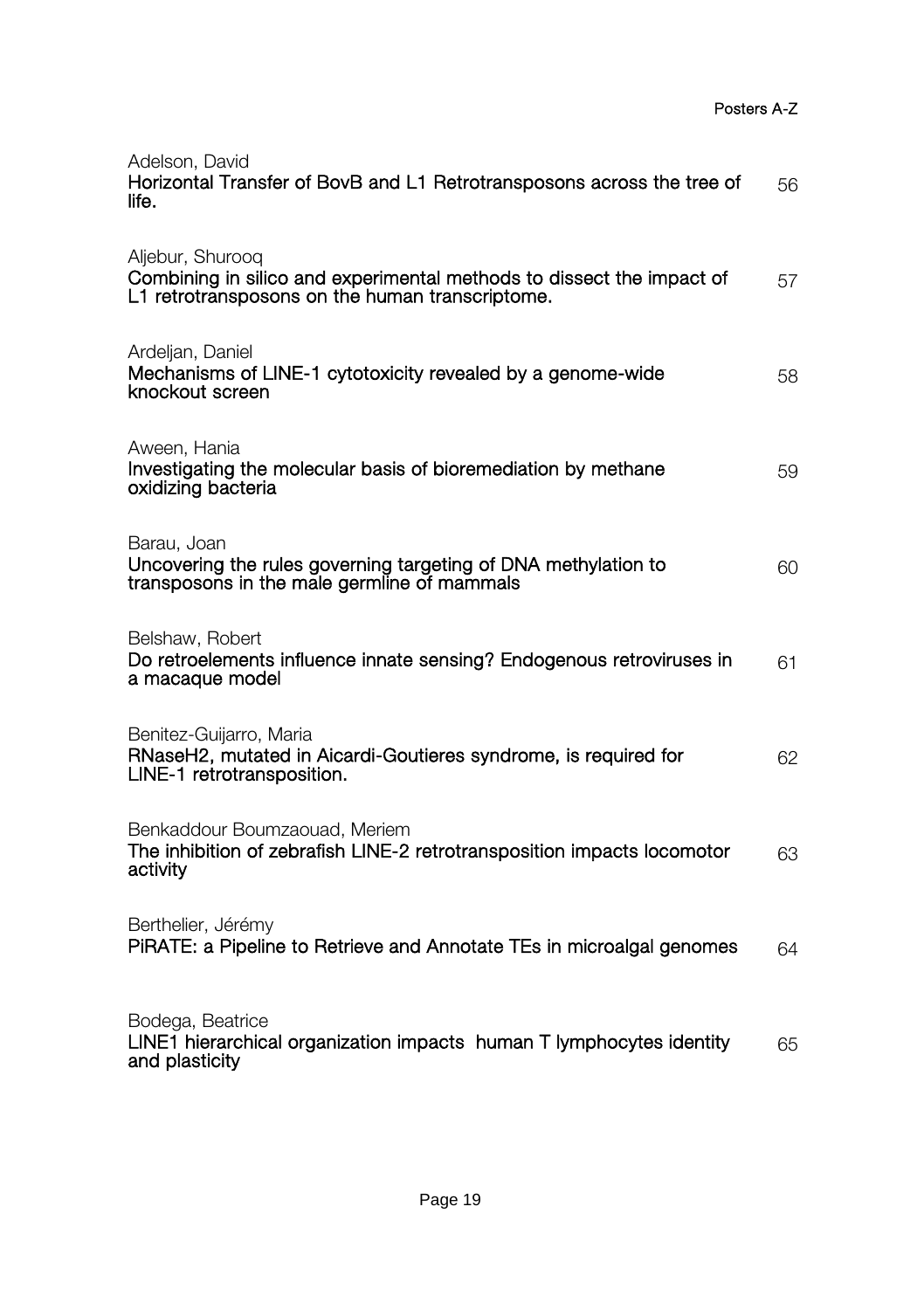| EMBO   EMBL Symposium: The Mobile Genome: Genetic and Physiological Impacts of<br>Transposable Elements                                                     |    |
|-------------------------------------------------------------------------------------------------------------------------------------------------------------|----|
| Brattås, Per Ludvik<br>Co-operation of DNA methylation and histone methylation in silencing of<br>endogenous retroviruses in human neural progenitor cells  | 66 |
| Budania, Savita<br>Extensive LINE-1 promoter hypomethylation and ORF1p expression in<br>Oral squamous cell carcinoma                                        | 67 |
| Carreira, Patricia E.<br>Selection of a tumour-specific L1 insertion in the STC1 gene after<br>chemotherapy in an ovarian cancer patient.                   | 68 |
| Celii, Mirko<br>SINEs retrotransposition in Healthy Individuals versus DMD affected<br>patients                                                             | 69 |
| Chelmicki, Tomasz<br>Identifying defence mechanisms involved in retrotransposon silencing                                                                   | 70 |
| Cheng, Chao-Yin<br>Multiple roles of piggyBac transposon-derived genes in developmental<br>genome rearrangements in Tetrahymena thermophila                 | 71 |
| Clarke, Emma<br>Identifying host factors that activate Endonuclease-independent LINE-1<br>retrotransposition in human cells.                                | 72 |
| Cornelis, Guillaume<br>Genome-wide characterization of transposable elements activity during<br>placenta development                                        | 73 |
| De La Rosa-Velázquez, Inti Alberto<br>RNA-sequencing analysis on breast and prostate tumors reveal a<br>specific pattern of repetitive elements expression. | 74 |
| Debladis, Emilie<br>Characterization of the regulation of L1 retrotransposition in pluripotent<br>human cells                                               | 75 |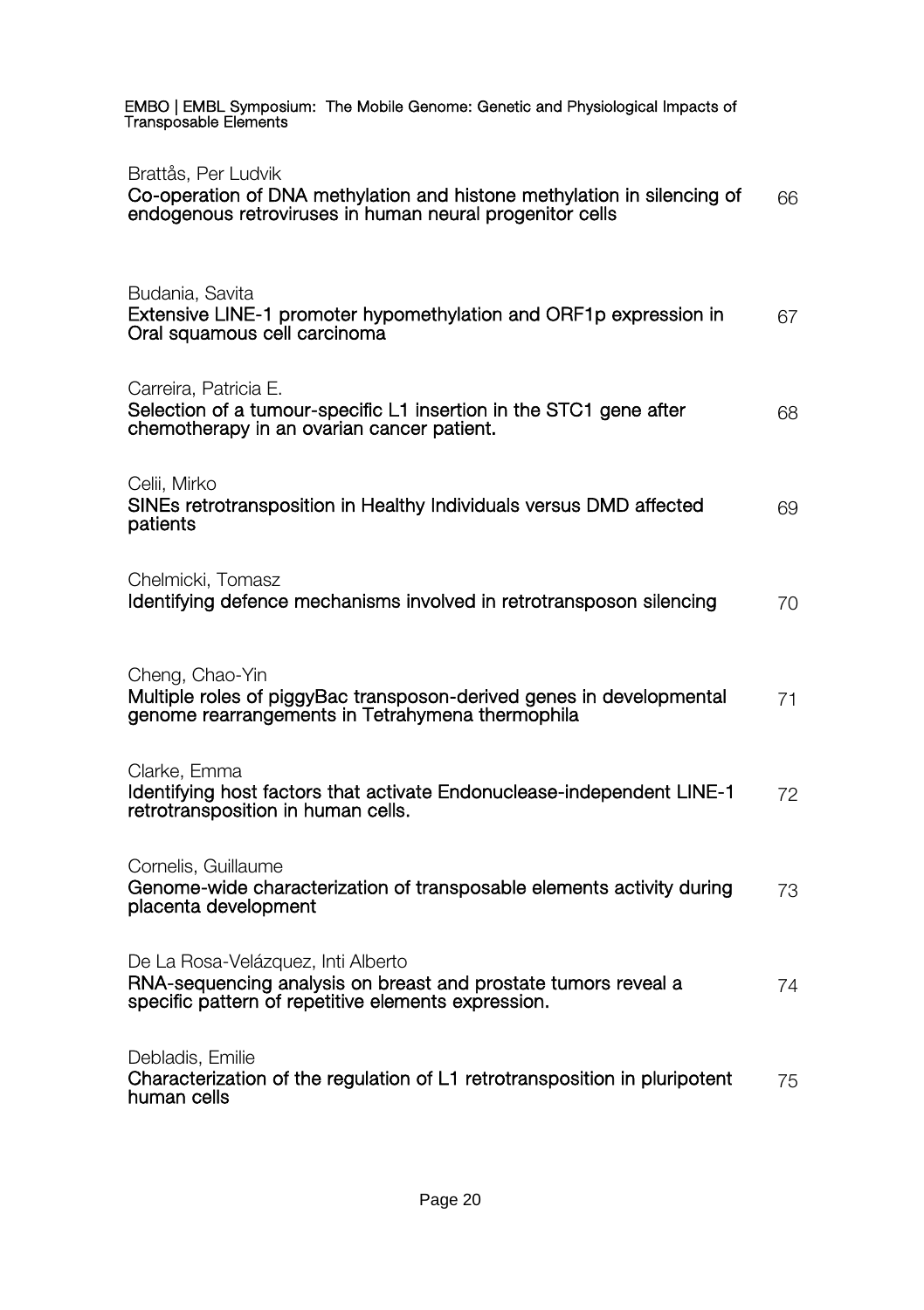| Della Valle, Francesco<br>Reactivation of LINE-1 repetitive elements accompanies direct<br>transdifferentiation of fibroblasts into dopaminergic neurons and<br>produces a functional chimeric genome | 76 |
|-------------------------------------------------------------------------------------------------------------------------------------------------------------------------------------------------------|----|
| Presenter: Shcherbakova, Irina<br>Fan, Rui<br>Heterogeneity of ERV derepression in Setdb1-deficient endoderm cells                                                                                    | 77 |
| Field, Chris<br>Recombination dominates the evolution of the E. coli genome                                                                                                                           | 78 |
| Frisbie, Trenton J.<br>A genetic screen to identify factors that influence L1-reporter gene<br>silencing                                                                                              | 79 |
| Ganesh, Sravya<br>Long terminal repeats power gene evolution in mouse oocytes and<br>zvgotes                                                                                                          | 80 |
| Gilbert, Clement<br>Massive horizontal transfer of transposable elements in insects                                                                                                                   | 81 |
| Gramberg, Thomas<br>The SAMHD1-mediated inhibition of LINE-1 is regulated by<br>phosphorylation                                                                                                       | 82 |
| Guerineau, Marc<br>Searching for new interacting partners of the domesticated transposase<br>PiggyMac in Paramecium teraurelia                                                                        | 83 |
| Guichard, Etienne<br>Impact of non-LTR retrotransposons in the differentiation and evolution<br>of Anatomically Modern Humans                                                                         | 84 |
| Heras, Sara R.<br>The tumor suppressor microRNA Let-7 represses mammalian LINE-1<br>retrotransposition                                                                                                | 85 |
| Herz, Michaela<br>Densovirus integrations into the Echinococcus multilocularis genome                                                                                                                 | 86 |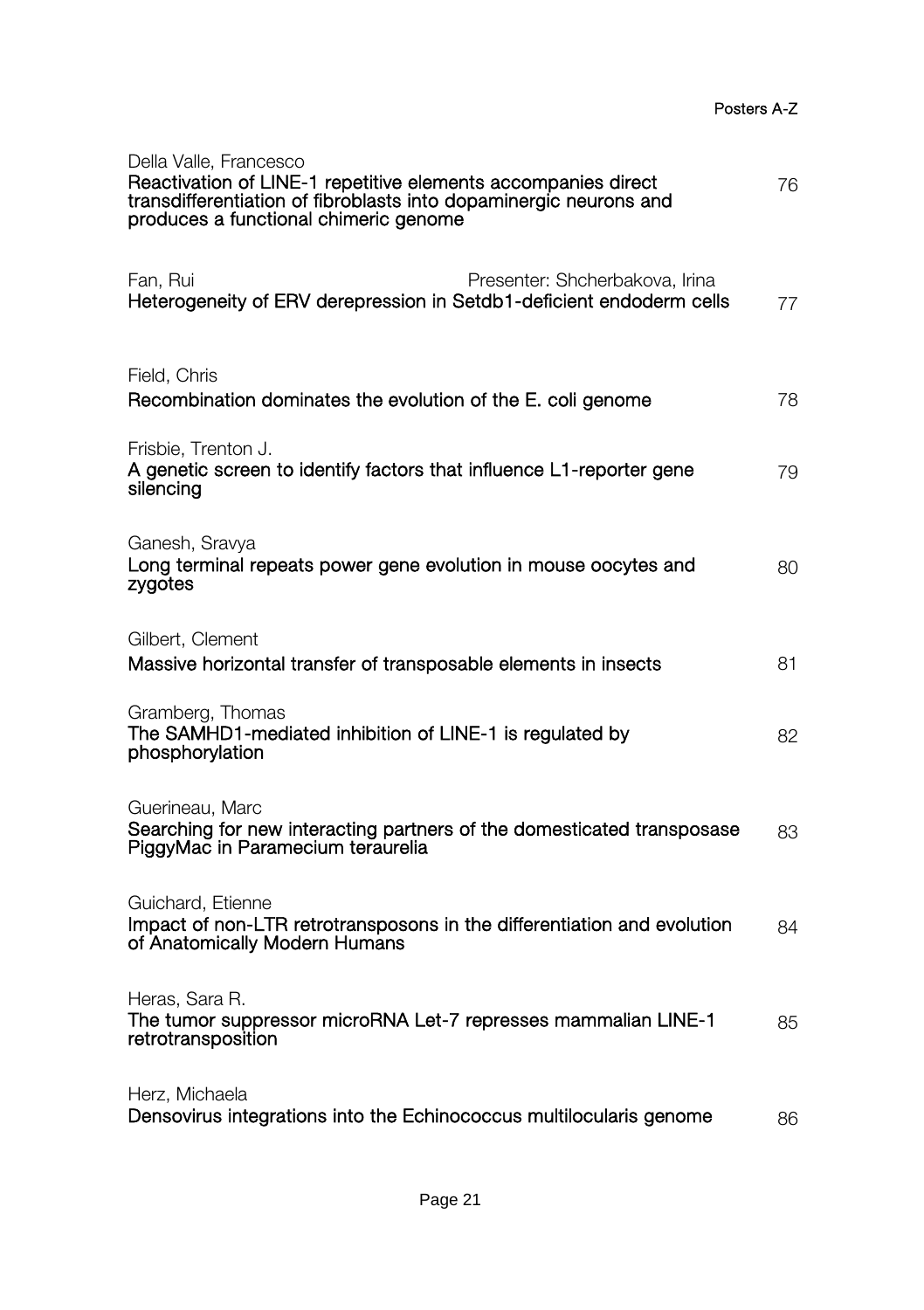| EMBO   EMBL Symposium: The Mobile Genome: Genetic and Physiological Impacts of<br><b>Transposable Elements</b>                                                              |    |
|-----------------------------------------------------------------------------------------------------------------------------------------------------------------------------|----|
| Illera, Ana<br>Characterisation of non-LTR retrotransposons within the ageing<br>population                                                                                 | 87 |
| Iouranova, Alexandra<br>Transposable elements and their controllers as markers and<br>orchestrators of human ES cells dynamics                                              | 88 |
| Jakobsson, Johan<br>Primate-specific LINE-1 elements are controlled by DNA methylation<br>and act as bidirectional promoters for neuronal genes during brain<br>development | 89 |
| Julien, Pontis<br>Human Embryonic Stem Cells and Transposable Elements-derived<br>enhancers                                                                                 | 90 |
| Kalmykova, Alla<br>Key role of piRNAs in telomere functioning in Drosophila germline                                                                                        | 91 |
| Kassiotis, George<br>Presenter: Attig, Jan<br>Transcriptional regulation of endogenous retroviruses in physiology and<br>pathology of the hematopoietic system              | 92 |
| Keidar, Danielle<br>Genome-wide analysis of Miniature Transposable Elements (MITEs) in<br><b>Triticum and Aegilops</b>                                                      | 93 |
| Kempen, Marie-Jeanne H.C.<br>Transcriptional activity and methylation status of a 'hot' L1 during<br>differentiation                                                        | 94 |
| Kinsella, Cormac<br>The zebra finch germline-restricted chromosome: sequencing<br>approaches to elucidate the origin and evolution of a giant genomic<br>parasite           | 95 |
| Klenov, Mikhail S.<br>Regulation of expression of rDNA copies with retrotransposon insertions<br>in Drosophila                                                              | 96 |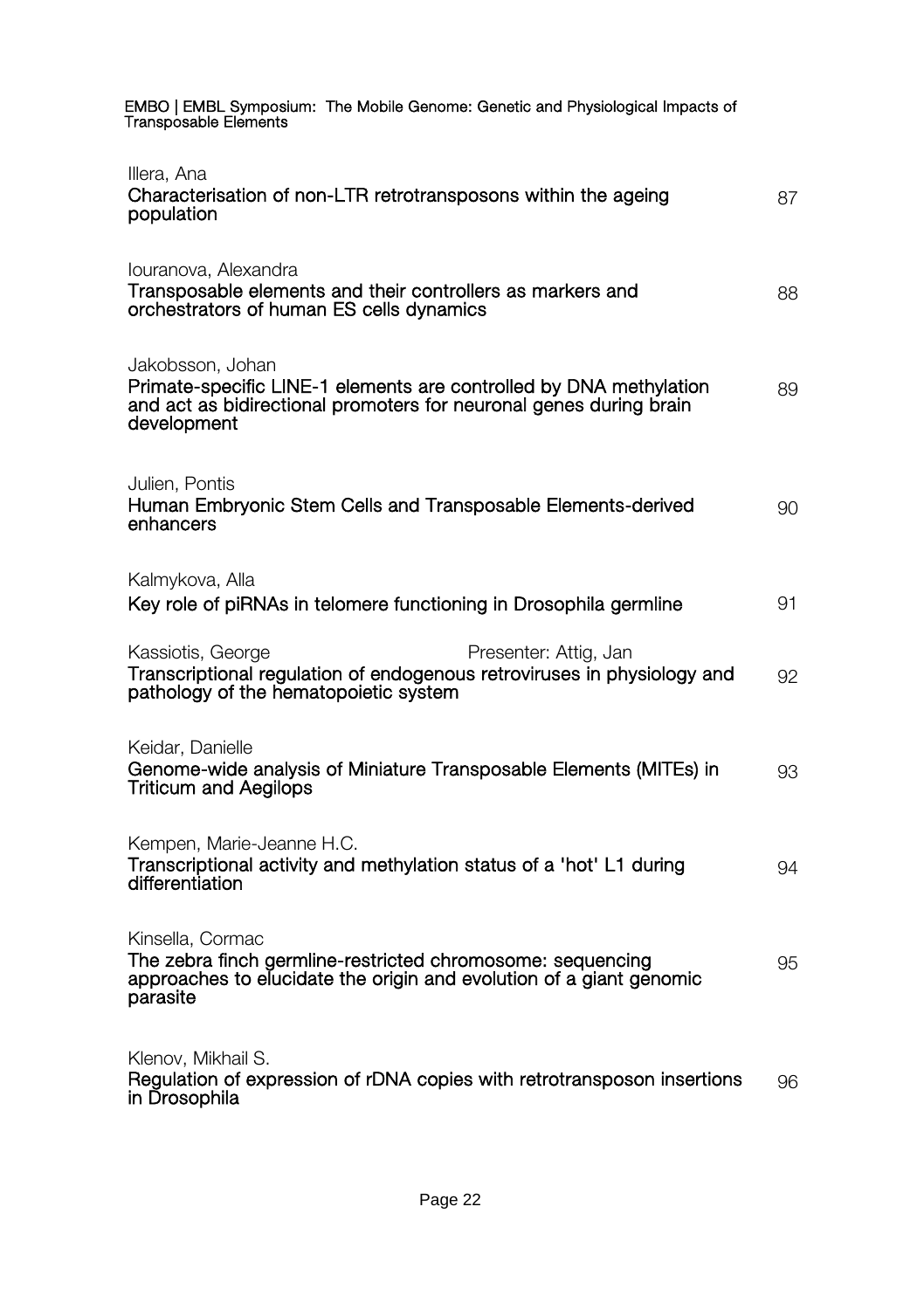| Kojima, Kenji<br>Human Transposable Elements in Repbase: Genomic Traces of Human<br>Evolution                                                                     | 97  |
|-------------------------------------------------------------------------------------------------------------------------------------------------------------------|-----|
| Komkov, Alexander<br>Subtractive hybridization of captured amplicons for deep sequencing of<br>somatic retroelement insertions                                    | 98  |
| Kordis, Dusan<br>Regulatory Wiring of Retroelement-Derived Domesticated Genes                                                                                     | 99  |
| Lange, Ulrike<br>Exploring the crosstalk between proviral DNA and genomic integration<br>site using new model systems for latent HIV infection                    | 100 |
| Liu, Peng<br>Role of DNA repair machinery in regulating line-1 retrotransposition<br>during myogenesis                                                            | 101 |
| Lukassen, Sören<br>Capturing transcriptional dynamics of transposons in the male mouse<br>germ line by single-cell RNA-Seq of 2500 cells                          | 102 |
| Mangiavacchi, Arianna<br>L1 retrotransposition is required to accomplish osteogenic but not<br>adipogenic differentation program of human mesenchymal stem cells. | 103 |
| Marshall, Jack<br>The role of SVA retrotransposons in the aetiology of Amyotrophic<br>Lateral Sclerosis                                                           | 104 |
| Middlehurst, Ben<br>The role of endogenous non-LTR retrotransposons in the pathogenesis<br>of Parkinson's disease                                                 | 105 |
| Mita, Paolo<br>LINE-1 and the cell cycle: protein localization and functional dynamics.                                                                           | 106 |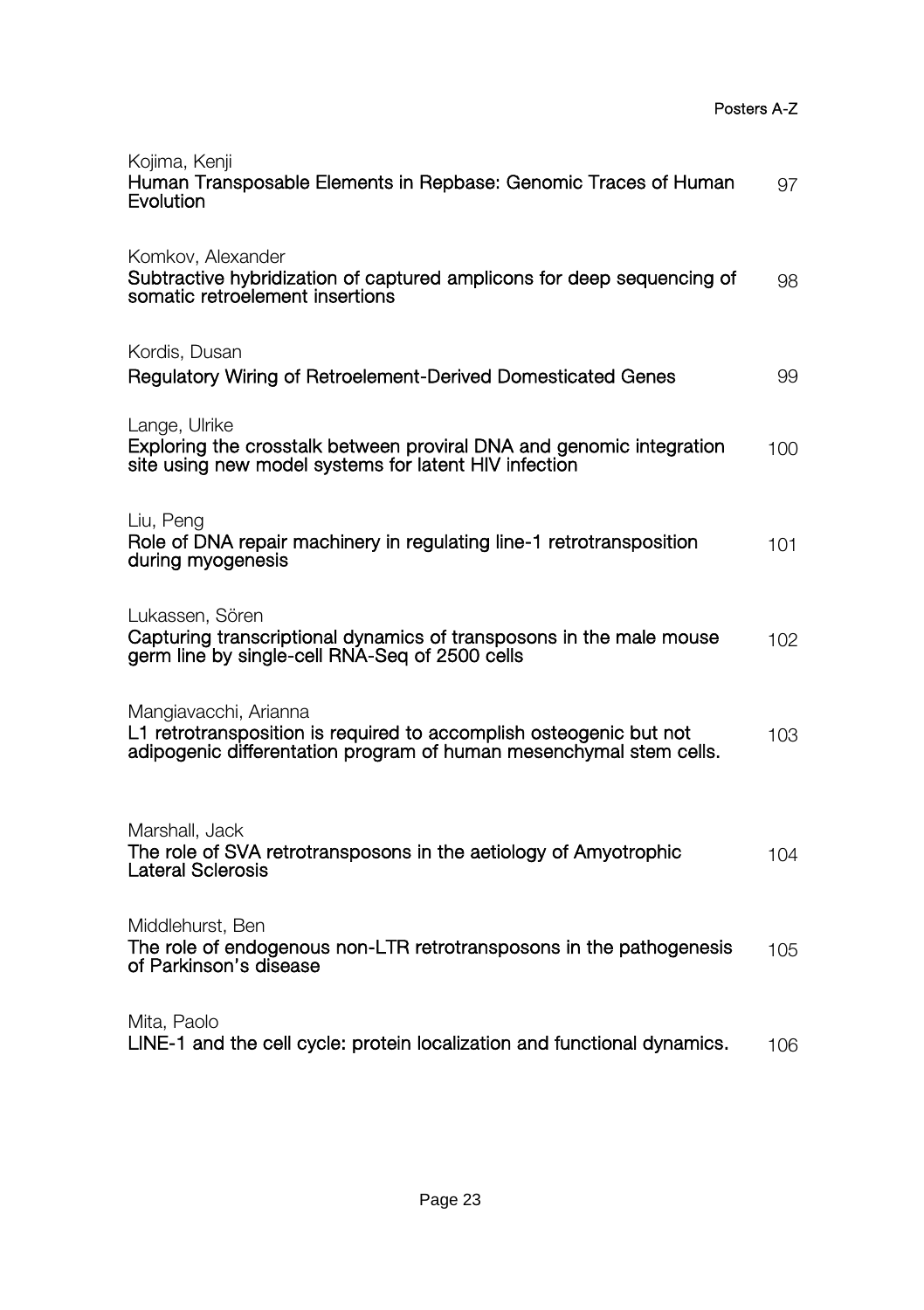| EMBO   EMBL Symposium: The Mobile Genome: Genetic and Physiological Impacts of<br>Transposable Elements                                                                      |     |
|------------------------------------------------------------------------------------------------------------------------------------------------------------------------------|-----|
| Presenter: Kondrashkina, Aleksandra<br>Narayanavari, Suneel<br>Sleeping Beauty transposition is targeted to replication forks by PCNA<br>and triggered by replication stress | 107 |
| Nevalainen, Tapio<br>Aging is associated with differentially methylated LINE-1 CpG-sites in<br>peripheral blood mononuclear cells without effect on LINE-1<br>transcription  | 108 |
| Oakey, Rebecca<br>Retrogene: host gene relationships in tissue-specific gene expression                                                                                      | 109 |
| Cancelled                                                                                                                                                                    | 110 |
| Orlando, Valerio<br>L1 retrotransposition impacts the genomic and noncoding<br>transcriptional landscape of human myogenesis                                                 | 111 |
| Orlowska, Renata<br>The MSTD reveals methylation and TEs related changes in generative<br>progeny of barley regenerant                                                       | 112 |
| Orpinelli Rego, Fernanda<br>Retrocopies of cancer-associated genes subset in primates                                                                                        | 113 |
| Palovská, Markéta<br>Transposons and plant sex chromosomes: Unique distributions call for<br>explanations                                                                    | 114 |
| Paul, Maitry<br>We are the 15%! BARE replication and propagation in barley                                                                                                   | 115 |
| Payer, Lindsay<br>A systematic approach identifies Alu variants that affect mRNA splicing<br>and disease risk                                                                | 116 |
| Peona, Valentina<br>Not so stable - a close look at highly repetitive regions of bird genomes                                                                                | 117 |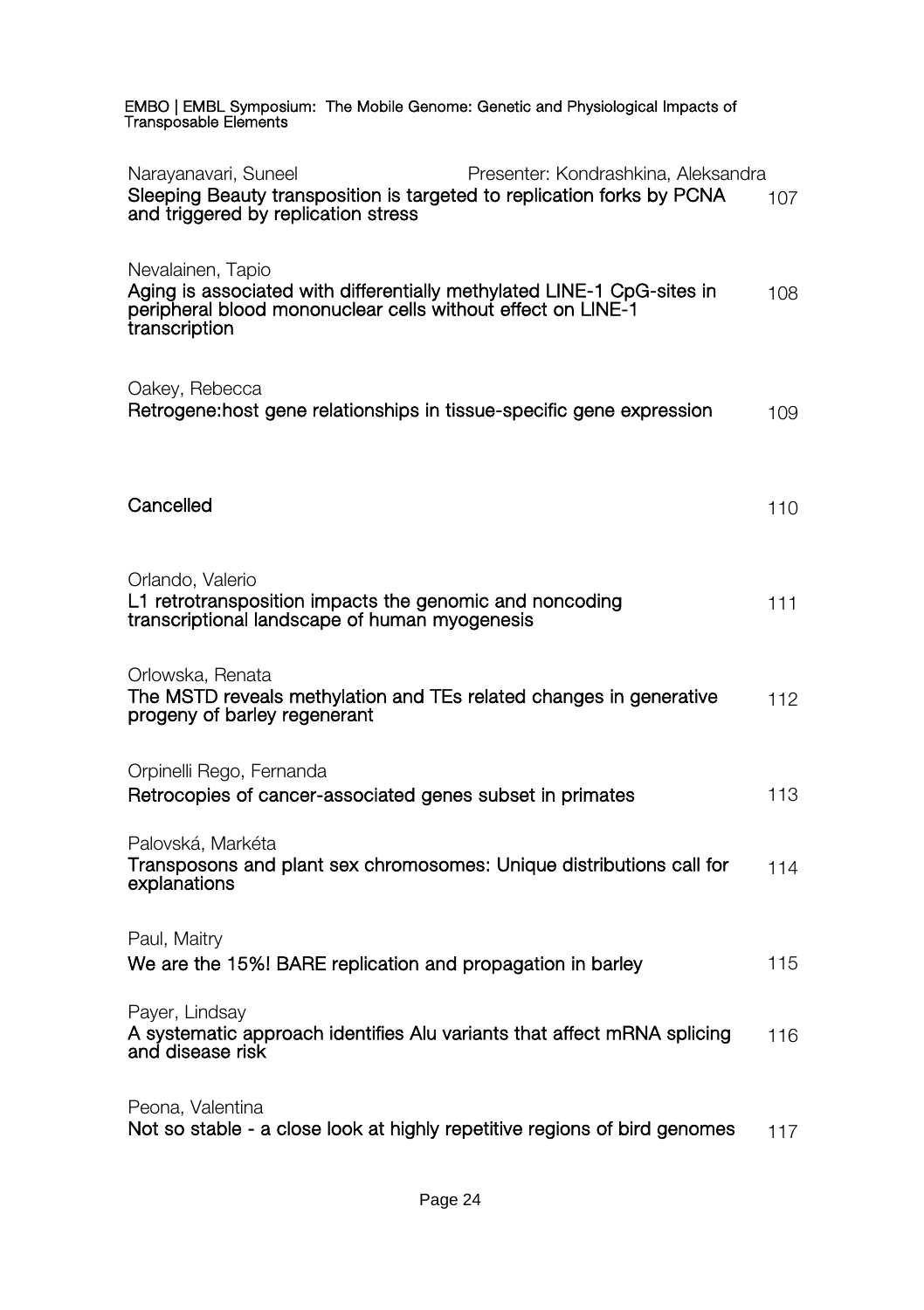Posters A-Z

| Potolitsyna, Evdokiia<br>HERV-H48 in differentiated, malignant and stem cells                                           | 118 |
|-------------------------------------------------------------------------------------------------------------------------|-----|
| Price, Emma<br>The role of SVA Retrotransposons in the Development of Chronic Pain                                      | 119 |
| Raskó, Tamás<br>PGBD1, a domesticated PiggyBac-derived gene has a neuroprotective<br>function                           | 120 |
| Ricci, Marco<br>Comparison of transposable elements activity among mammalian taxa<br>with different rates of speciation | 121 |
| Rojas-Cordova, Carlos<br>The role of Holliday Junctions in conjugative transposition                                    | 122 |
| Roulston, Kathleen<br>Presenter: Zehbe, Ingeborg<br>Analogies of transposable elements and a cancer-causing DNA virus   | 123 |
| Rovira, Quirze<br>Characterization of repetitive elements in the zebrafish genome                                       | 124 |
| Rumah, Bashir<br>Essential genes for 3 - Hydroxypropionic acid tolerance in<br>methanotrophs                            | 125 |
| Sanchez-Luque, Francisco J.<br>A 'hot' L1 in the brain                                                                  | 126 |
| Savage, Abigail<br>Characterising polymorphic non-LTR retrotransposon insertions in the<br>genomes of ALS patients      | 127 |
| Seibt, Kathrin M.<br>SINEs in Solanaceae – gene association and use as molecular markers                                | 128 |
| Simó Riudalbas, Laia<br>Transposable elements as new cancer biomarkers                                                  | 129 |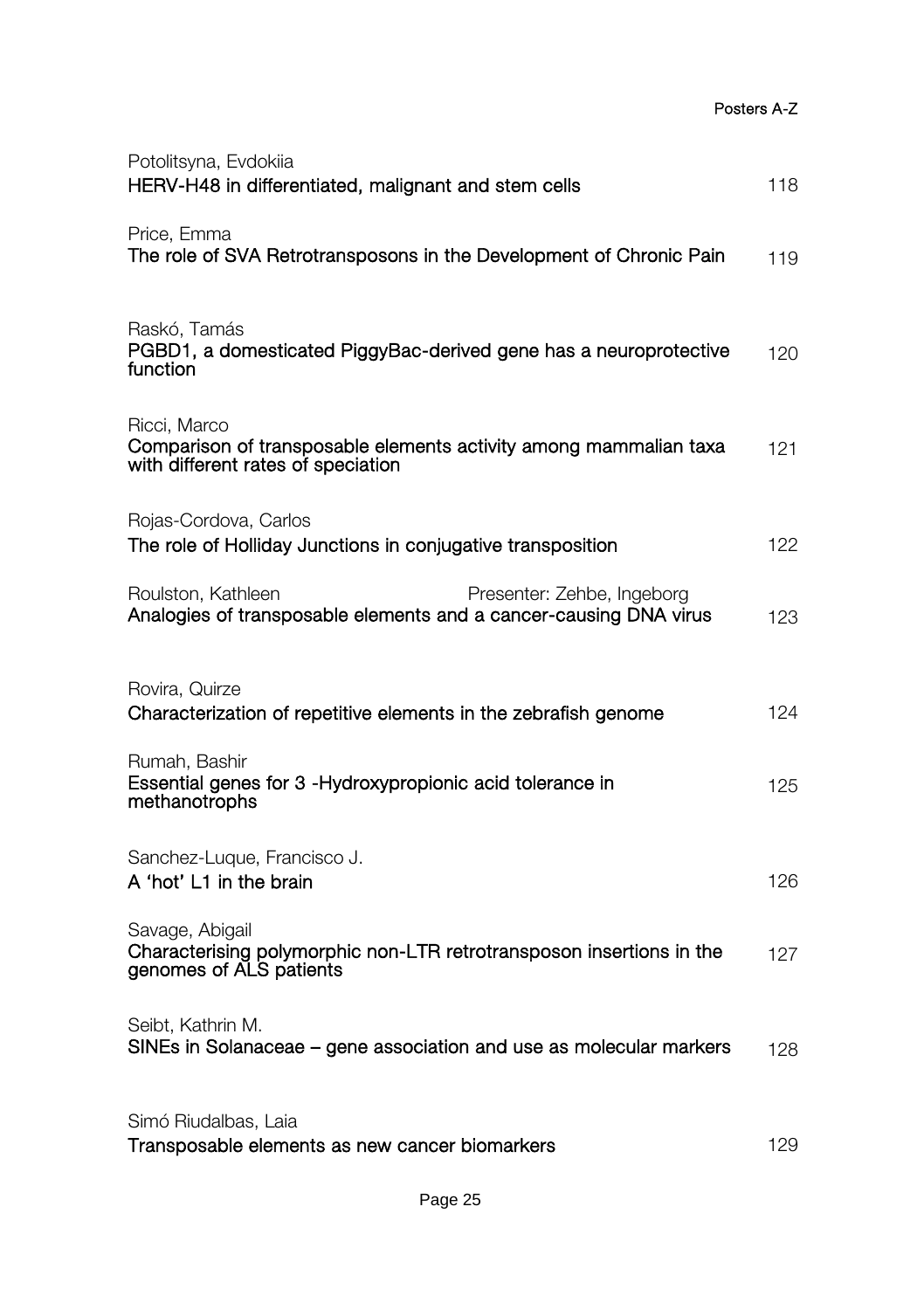| EMBO   EMBL Symposium: The Mobile Genome: Genetic and Physiological Impacts of<br>Transposable Elements                                                                                            |     |
|----------------------------------------------------------------------------------------------------------------------------------------------------------------------------------------------------|-----|
| Singh, Manvendra<br>Contribution of endogenous retrovirus, HERVH to the evolution of<br>preimplantation embryogenesis in primates                                                                  | 130 |
| Smyshlyaev, Georgy<br>Discovery of new antibiotic resistance-carrying mobile elements by<br>studying tyrosine recombinase evolution.                                                               | 131 |
| Sokolova, Olesya<br>Positioning of flamenco transcripts relative to Yb-bodies is strictly<br>defined                                                                                               | 132 |
| Solovyeva, Anna<br>Transposon-based genome variations of trematode Himasthla elongata<br>parthenogenetic larvae.                                                                                   | 133 |
| Soto, Mayela<br>Patterns of transposable element variation in Arabidopsis thaliana                                                                                                                 | 134 |
| Sur, Debpali<br>Tracking the footprint of L1 retrotransposon in human Brain                                                                                                                        | 135 |
| Surányi, Eva<br>Designing a novel molecular switch system to decipher macromolecular<br>interactions: a case study of Staphylococcus aureus pathogenicity<br>island repressor-derepressor proteins | 136 |
| Szvetnik, Attila<br>PGBD4 – a domesticated transposase influencing RNA splicing                                                                                                                    | 137 |
| Tang, Tian<br>Heterogeneous epigenetic control contributes to divergent evolutionary<br>dynamics of LTR retrotransposons in Rhizophora apiculata                                                   | 138 |
| Tempel, Sebastien<br>ProTE: A web server for large-scale analysis of genetic context<br>associated to the insertion sequences and their putative roles                                             | 139 |
| Todd, Christopher<br>Lineage specification through epigenetic control of transposable<br>elements                                                                                                  | 140 |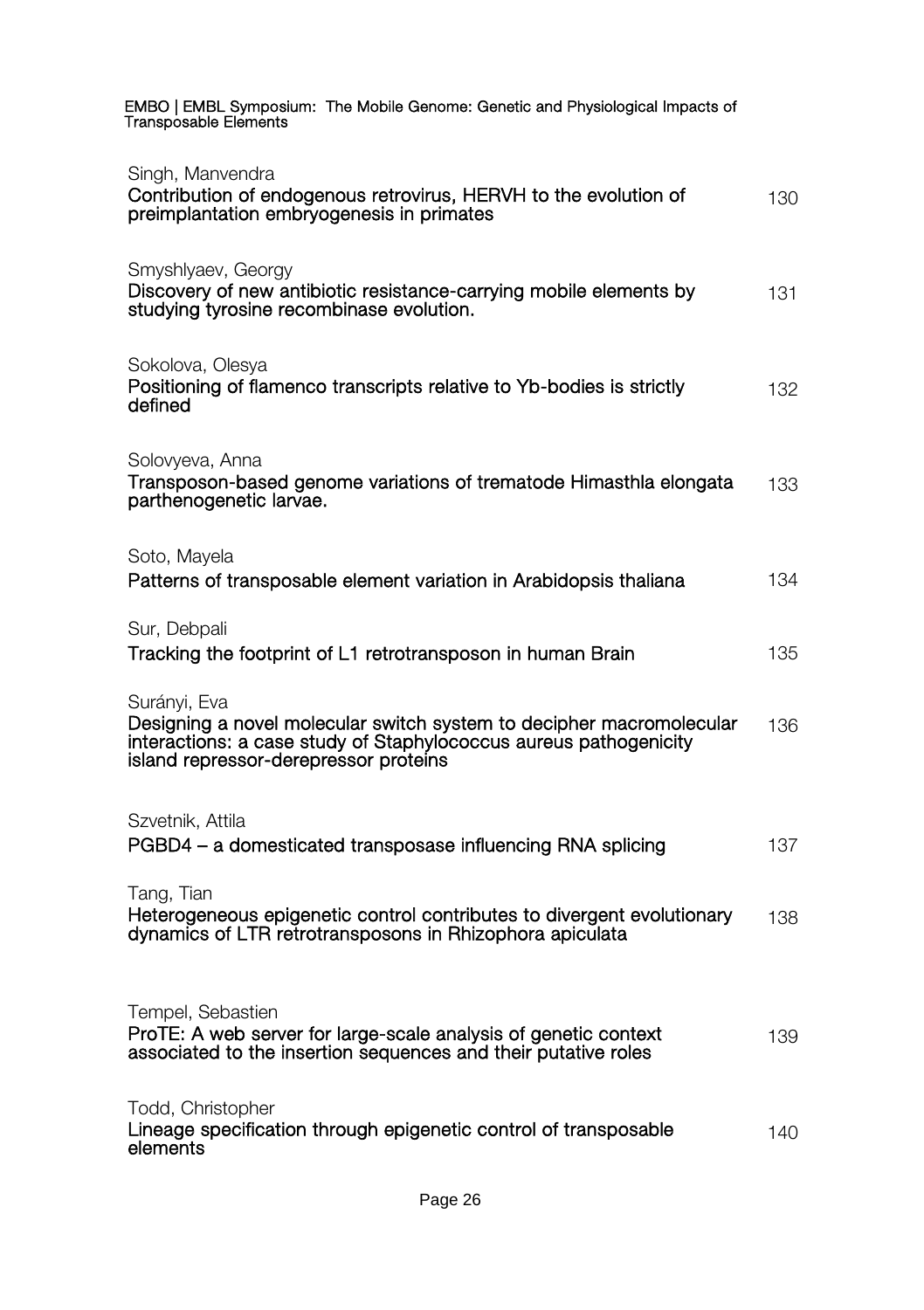| Tristan-Ramos, Pablo<br>Understanding the molecular mechanism behind let-7 miRNA regulation<br>of LINE-1 retrotransposition | 141 |
|-----------------------------------------------------------------------------------------------------------------------------|-----|
| Turelli, Priscilla<br>Species-specific partnership between primate KRAB zinc-finger<br>paralogs and TEs.                    | 142 |
| Presenter: Feliciello, Isidoro; Ugarkovic, Durdica<br>Ugarkovic, Durdica                                                    |     |
| Satellite DNAs as modulators of gene expression: a case study of<br>human alpha satellite DNA                               | 143 |
| Valencia, Josefina<br>New transposon-containing chimeric transcripts in neoplastic tissues                                  | 144 |
| van Kruijsbergen, Ila<br>Towards a novel approach for identifying host factors that bind specific<br>Ty elements            | 145 |
| Vilar-Astasio, Raquel<br>Implication of LINE-1 in chemotherapy resistance                                                   | 146 |
| Villanueva Cañas, José Luis<br>Using genomics to unravel the role of TEs in stress gene regulatory<br>networks              | 147 |
| Volkmann, Bianca<br>TRIM5alpha blocks the replication of LINE-1 retroelements                                               | 148 |
| Weber, Beatrice<br>Where it starts and how it ends - the evolution of tandem repeats within<br>LTR retrotransposons         | 149 |
| Yang, Wan Rou<br>Landscape of TE Expression in Cancer                                                                       | 150 |
| Young, George R.<br>Retroelements in host defence: The evolutionary journey of Fv1                                          | 151 |